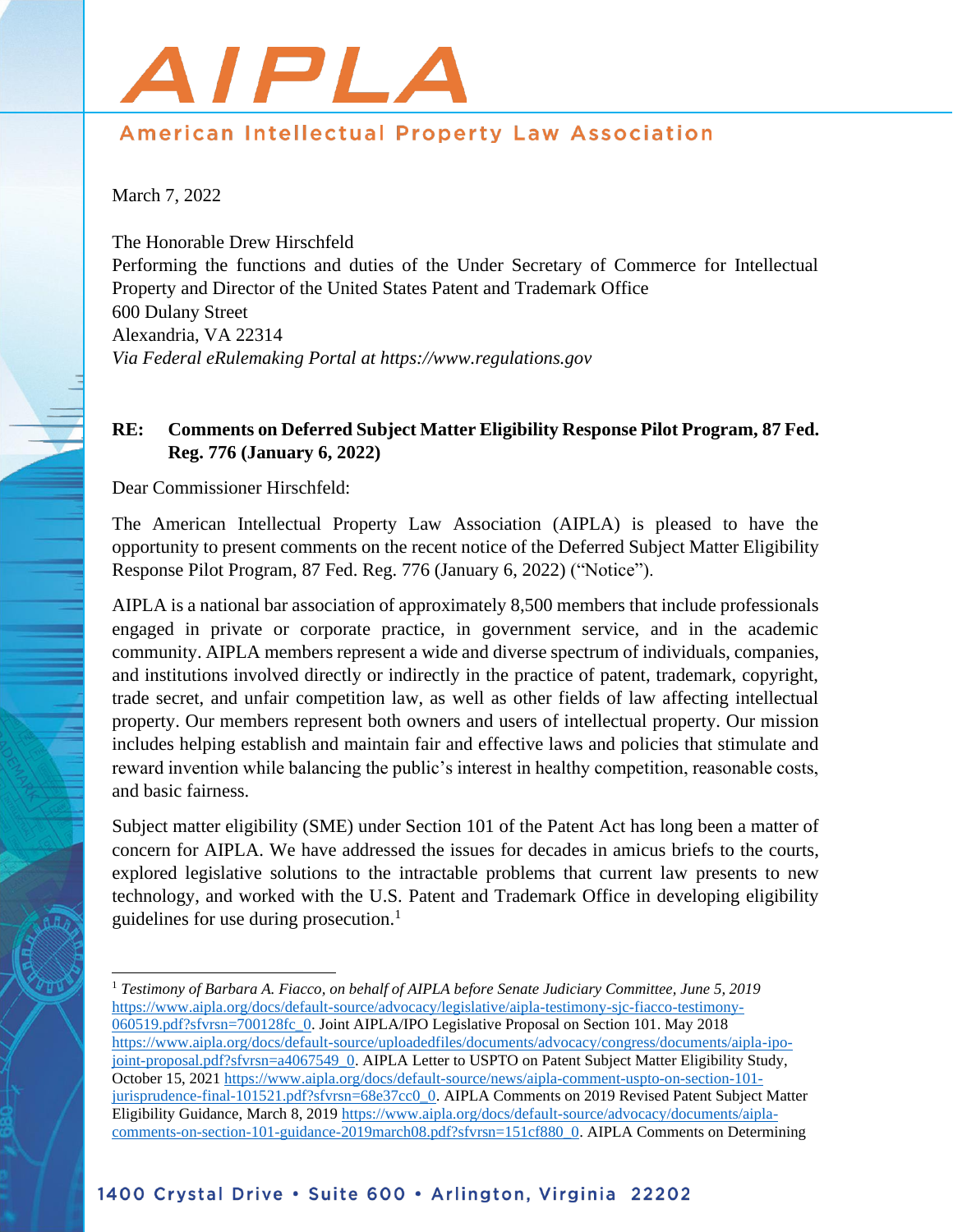Comments on Comments on Deferred Subject Matter Eligibility Response Pilot Program March 7, 2022 Page 2

AIPLA welcomes the Office's current effort to develop a pilot program that is intended to prioritize resolution of patentability issues under *inter alia* Sections 102, 103, and 112 of the Patent Act by permitting applicants to defer responding to a subject matter eligibility (SME) rejection until a later stage of prosecution. The foundation of this restructured process resonates with our longstanding view that the risk of conflating subject matter eligibility with patentability may be avoided by initially analyzing the patentability provisions that are supported by objective evidence. This approach has the advantage that the response(s) to non-SME issues may preclude or resolve SME questions, focusing prosecution on objective, rather than subjective, issues.<sup>2</sup>

We understand that this pilot program has its origins in a letter from Senators Thom Tillis and Tom Cotton ("Tillis-Cotton letter"), which suggested that the pilot require:

selected examiners—and applicants who voluntarily elect to participate—to engage in a full examination of the grounds of patentability and then, once that process is complete, a full examination of the grounds of eligibility.<sup>3</sup>

The procedures under the proposed Deferred Subject Matter Eligibility Response (DSMER) allow both the Office and patent applicants to determine whether deferring responses to SME rejections is beneficial relative to standard patent examination practice and procedure. As described in the Notice, the DSMER Pilot Program defers an applicant's opportunity to respond to a Section 101 rejection only if it is made in combination with other rejections.

Under this program, an applicant must still file a reply to every Office action mailed regarding a participating application, but is permitted to defer responding to SME rejections until the earlier of final disposition of the application, or the withdrawal or obviation of all other outstanding rejections. The DSMER Pilot Program thus deviates from traditional compact prosecution, because participating applicants may defer engaging with examiners on SME issues until after non-SME issues have been addressed.<sup>4</sup>

The Tillis-Cotton letter appears to request a program that defers "full prosecution" of patent eligibility until all patentability conditions under Sections 102, 103, and 112 are satisfied. Specifically, the letter appears to request a program that does not even evaluate claims under Section 101 until *after* they have been examined under Sections 102, 103, and 112.

Whether a Claim Element is Well-Understood, Routine, Conventional for Purposes of Subject Matter Eligibility, August 13, 2018 [https://www.aipla.org/docs/default-source/advocacy/documents/aipla-comments-on](https://www.aipla.org/docs/default-source/advocacy/documents/aipla-comments-on-berkheimer-memo-2018aug13.pdf?sfvrsn=a374476c_0)[berkheimer-memo-2018aug13.pdf?sfvrsn=a374476c\\_0](https://www.aipla.org/docs/default-source/advocacy/documents/aipla-comments-on-berkheimer-memo-2018aug13.pdf?sfvrsn=a374476c_0)**.** AIPLA Comments in Response to the Request for Comments on the "July 2015 Update on Subject Matter Eligibility," October 28, 2015 [https://www.aipla.org/docs/default-source/advocacy/documents/2015/aipla-comments-to-uspto-on-101-exam](https://www.aipla.org/docs/default-source/advocacy/documents/2015/aipla-comments-to-uspto-on-101-exam-guideupdate-10-28-2015.pdf?sfvrsn=693c03c6_4)[guideupdate-10-28-2015.pdf?sfvrsn=693c03c6\\_4](https://www.aipla.org/docs/default-source/advocacy/documents/2015/aipla-comments-to-uspto-on-101-exam-guideupdate-10-28-2015.pdf?sfvrsn=693c03c6_4)

<sup>&</sup>lt;sup>2</sup> We note that this procedural adjustment to the patent examination process cannot resolve the broader problems of patent eligibility, which require a change in the law by Congress. Whatever benefits may arise from this pilot program, we urge the Office to continue to support efforts that might help resolve the subject matter eligibility issues.

<sup>3</sup> March 22, 2022 letter to Commissioner Hirschfeld, page 2, next to last paragraph. See https://www.uspto.gov/sites/default/files/documents/sens-sequencedexam-20210322.pdf. <sup>4</sup> 87 Fed. Reg. at 777, second column, third paragraph.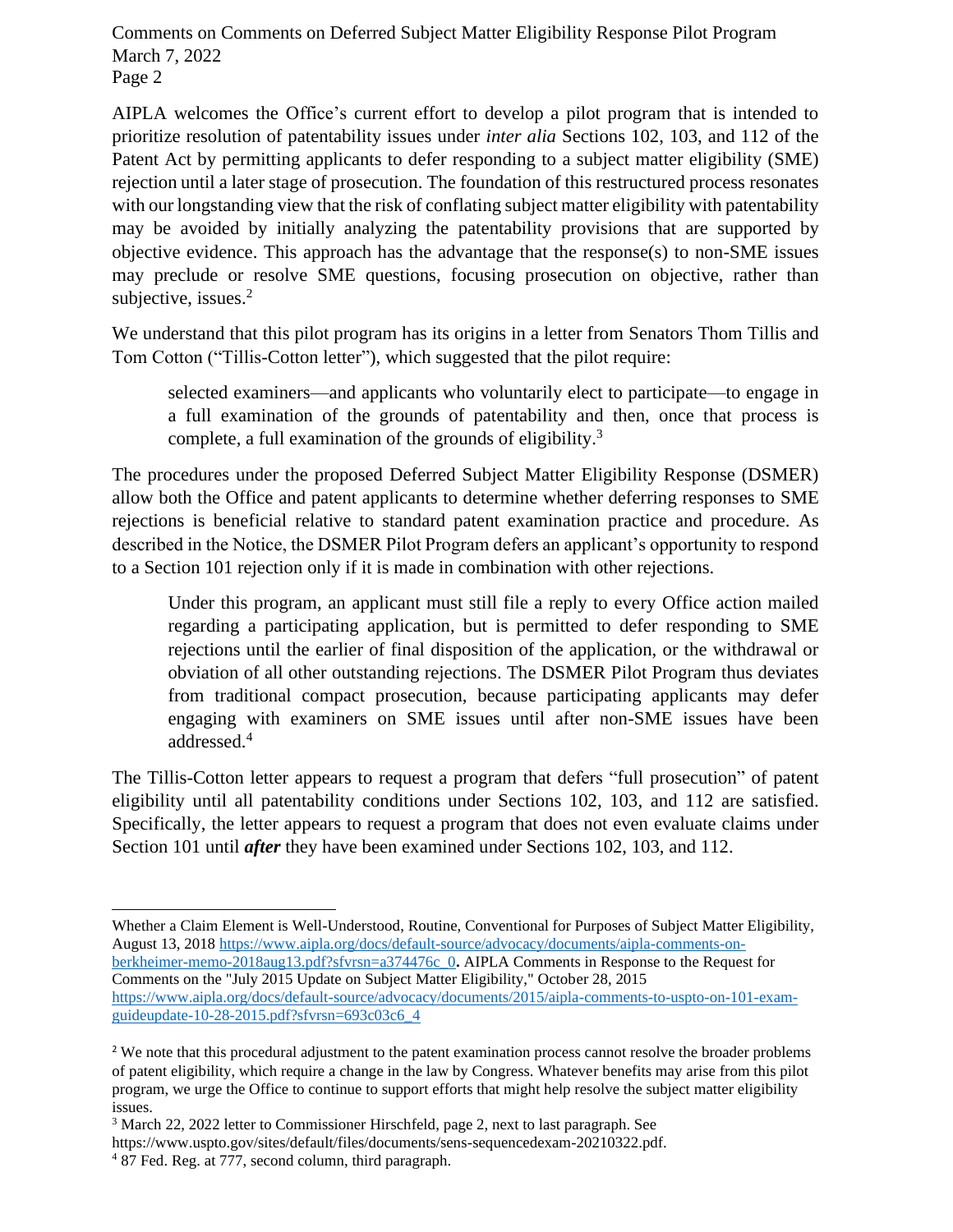Comments on Comments on Deferred Subject Matter Eligibility Response Pilot Program March 7, 2022 Page 3

AIPLA supports the Office's decision to identify all substantive issues with an application in the first office action (FAOM). AIPLA believes it is important to continue to identify all issues in the FAOM. This permits both applicants and Examiners to make the best possible decisions as early as possible in prosecution. Thus, as proposed by the Office, a rejection for subject matter ineligibility would initially be issued with all other rejections, and only the applicant's response to the eligibility rejection is deferred. AIPLA supports this approach.

AIPLA understands the concerns raised in the Tillis-Cotton letter that, by allowing an eligibility determination to be made initially, concurrent with other patentability determinations, "patent examiners may be issuing Section 101 rejections without the benefit of addressing prior art, clarity and enablement issues that may well inform the examiner that the claim is eligible under Section 101." AIPLA believes that resolution of these other patentability grounds, and in particular Section 102 and 103, may provide substantial guidance to the examiner that either limits or potentially resolves subject matter patentability concerns. As a practical matter, determining that an invention is novel and non-obvious may resolve subject matter eligibility concerns based on the subject matter allegedly being conventional or well-known.

The Notice fails to clearly state that the next office action on any remaining SME rejection will not be made final under 37 CFR 1.113. AIPLA believes that an applicant, not having responded to the deferred SME rejection, should *not* receive a final rejection if and when the deferred SME rejection is reasserted. Procedurally, the applicant has not yet addressed the merits of the SME rejection.

The Notice is not clear that applicant would not be subject to the strict standards of 37 CFR 1.116 with respect to their first and only SME response after a final office action. Thus, absent further modification, applicants choosing to participate in the program may face severe restrictions on their ability to respond effectively. Because of this, AIPLA believes that many applicants may choose not to participate in the program.

To increase the likelihood of applicants participating in the program, AIPLA suggests that the Office modify the proposal to expressly provide that, if all other non-SME issues are resolved by a participating applicant's response to a first office action, then the next office action containing only an SME rejection will not be made final under 37 CFR 1.113. While AIPLA appreciates that this may delay final resolution of the application or appeal, due process concerns are more important.

AIPLA also suggests that, even if another rejection on the merits remains pending, the SME rejection should not be made "final" until after all other merits rejections have been made final. Once any remaining non-SME merits rejections are final, Applicant should be given an opportunity to respond to the deferred non-final SME rejection(s) as a matter of right.

AIPLA also proposes that filing a Request for Continued Examination (RCE) should not waive deferment of the SME rejection. This will provide an opportunity to continue to work through any other non-SME issues while deferring the SME issue.

The Notice also indicates that participation in the program will be by invitation only, as opposed to the suggestion in the Tillis-Cotton letter that applicants may "voluntarily elect to participate." We agree that, if they wish to, applicants should be able to participate. AIPLA is concerned that giving examiners the discretion to invite applicants (even after other objective criteria are met) could undermine the validity of the data set. AIPLA believes that applicants should be allowed